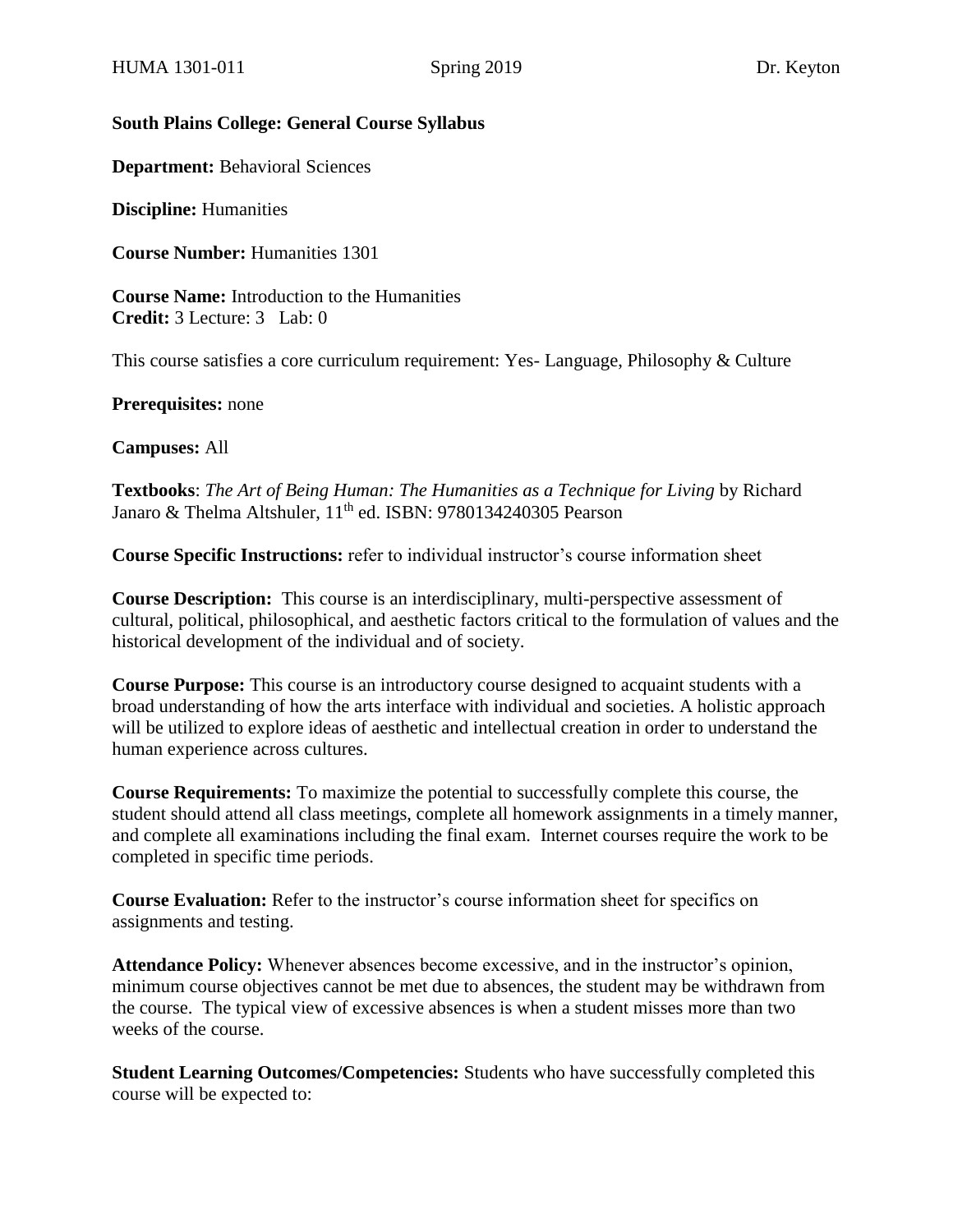- Demonstrate awareness of the scope and variety of works in the arts and humanities.
- Articulate how these works express the values of the individual and society within an historical and social context.
- Articulate an informed personal response and critically analyze works in the arts and humanities.
- Demonstrate knowledge and understanding of the influence of literature, philosophy, and the arts on cultural experiences.
- Demonstrate an awareness of the creative process and why humans create.

# **Core Objectives addressed**:

- **Communication skills** to include effective written, oral and visual communication.
- **Critical thinking skills** to include creative thinking, innovation, inquiry and analysis, evaluation and synthesis of information.
- **Social Responsibility** to include the demonstrated intercultural knowledge and competence, knowledge of civic responsibility, and the ability to engage effectively in regional, national and global communities.
- **Personal Responsibility**  to include the ability to connect choices, actions, and consequences to ethical decision-making.

# **Relevant SPC Policies & Procedures**

**Attendance Policy:** Students are expected to attend all classes in order to be successful in a course. The student may be administratively withdrawn from the course when absences become excessive as defined in the course syllabus.

When an unavoidable reason for class absence arises, such as illness, an official trip authorized by the college or an official activity, the instructor may permit the student to make up work missed. It is the student's responsibility to complete work missed within a reasonable period of time as determined by the instructor. Students are officially enrolled in all courses for which they pay tuition and fees at the time of registration. Should a student, for any reason, delay in reporting to a class after official enrollment, absences will be attributed to the student from the first class meeting.

Students who enroll in a course but have "Never Attended" by the official census date, as reported by the faculty member, will be administratively dropped by the Office of Admissions and Records. A student who does not meet the attendance requirements of a class as stated in the course syllabus and does not officially withdraw from that course by the official census date of the semester, may be administratively withdrawn from that course and receive a grade of "X" or "F" as determined by the instructor. Instructors are responsible for clearly stating their administrative drop policy in the course syllabus, and it is the student's responsibility to be aware of that policy.

It is the student's responsibility to verify administrative drops for excessive absences through MySPC using his or her student online account. If it is determined that a student is awarded financial aid for a class or classes in which the student never attended or participated, the financial aid award will be adjusted in accordance with the classes in which the student did attend/participate and the student will owe any balance resulting from the adjustment.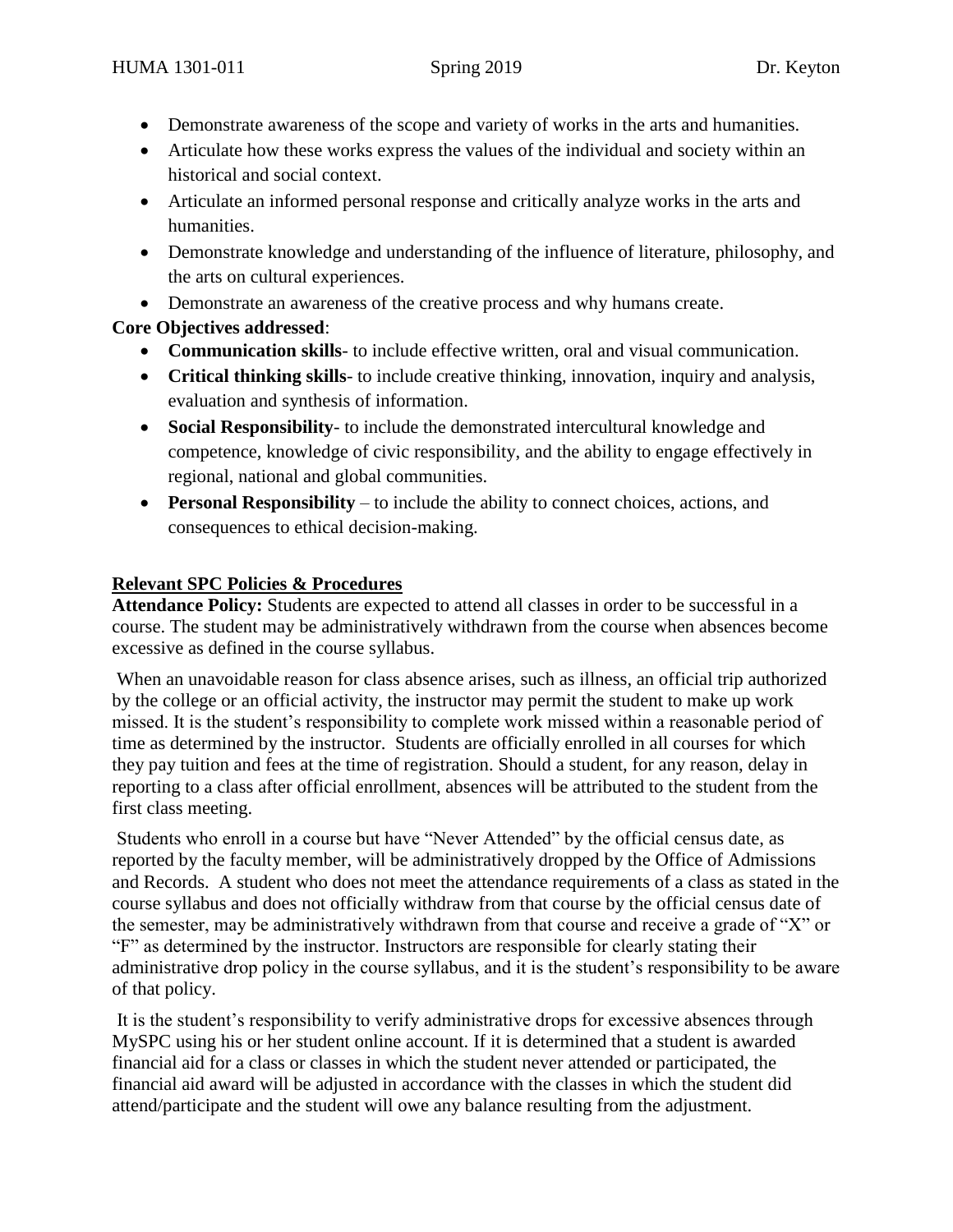See Course Information Sheet in individual courses for more information on course attendance policy.

**Disability Services Policy:** Students with disabilities, including but not limited to physical, psychiatric, or learning disabilities, who wish to request accommodations in this class should notify the Disability Services Office early in the semester so that the appropriate arrangements may be made. In accordance with federal law, a student requesting accommodations must provide acceptable documentation of his/her disability to the Disability Services Office. For more information, call or visit the Disability Services Office at Levelland Student Health & Wellness Center 806-716-2577, Reese Center (also covers ATC) Building 8: 806-716-4675, Plainview Center Main Office: 806-716-4302 or 806-296-9611, or the Health and Wellness main number at 806-716-2529. See *South Plains College General Catalog* for more information. For more information about SPC Disability Services, please click on the following link: *<https://myspc.southplainscollege.edu/ICS/Students/FYI/>*

**Academic Integrity Policy:** It is the aim of the faculty of South Plains College to foster a spirit of complete honesty and a high standard of integrity. The attempt of any student to present as his or her own any work which he or she has not honestly performed is regarded by the faculty and administration as a most serious offense and renders the offender liable to serious consequences, possibly suspension.

- **Cheating:** Dishonesty of any kind on examinations or on written assignments, illegal possession of examinations, the use of unauthorized notes during an examination, obtaining information during an examination from the text- book or from the examination paper of another student, assisting others to cheat, alteration of grade records, illegal entry or unauthorized presence in an office are examples of cheating. Complete honesty is required of the student in the presentation of any and all phases of course work. This applies to quizzes of what- ever length, as well as to final examinations, to daily reports and to term papers.
- **Plagiarism:** Offering the work of another as one's own, without proper acknowledgment, is plagiarism; therefore, any student who fails to give credit for quotations or essentially identifiable expression of material taken from books, Internet resources, encyclopedias, magazines and other reference works, or from the themes, reports or other writings of a fellow student, is guilty of plagiarism.

See *South Plains College Student Guide* and *South Plains College General Catalog* for more information.

See instructor's course information sheet for more information.

## **Student Conduct Policy:**

- Classroom Conduct: Failure to comply with lawful direction of a classroom teacher relative to maintaining good order is considered misconduct on the part of the student. Repeated violations of disrupting a class may result in the student being dropped from that course.
- See *South Plains College Student Handbook* for full policy covering other areas of conduct including penalties for misconduct and procedures for disciplinary action.

**Campus Carry Policy:** South Plains College permits the lawful carry of concealed handguns in accordance with Texas state law, and Texas Senate Bill 11. Individuals possessing a valid License to Carry permit, or the formerly issued Concealed Handgun License, may carry a concealed handgun at all campus locations except for the following.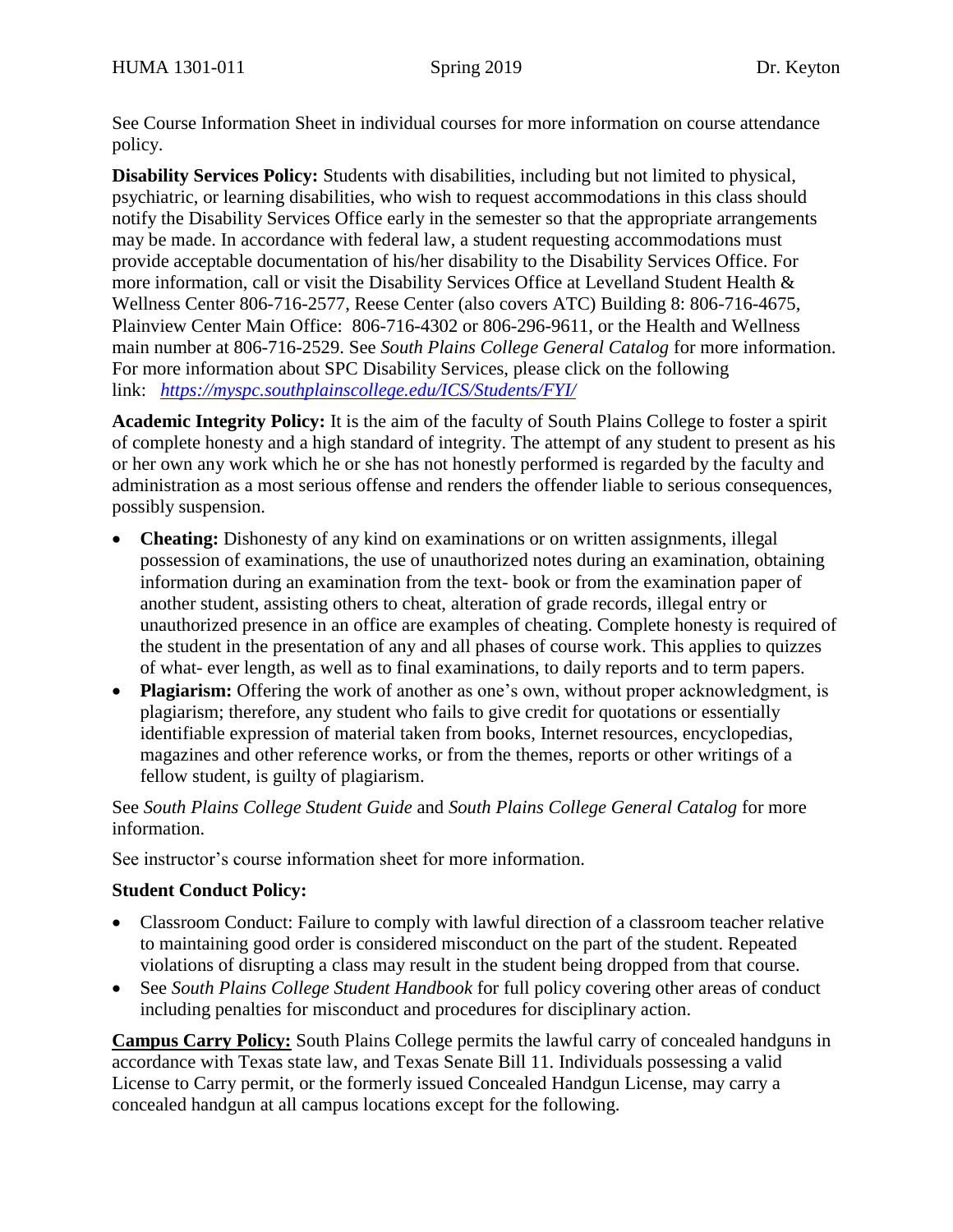#### • Natatorium

For a complete list of campus carry exclusions zones by event, please visit <http://www.southplainscollege.edu/campuscarry.php>

**Grade and Academic Discipline Appeals:** South Plains College provides two procedures which allow students the opportunity to address grievances of an academic nature.

- Appeal Restrictions: Only final grades or dismissal resulting from academic discipline will be considered. The instructor's teaching ability or expertise will not be considered during the hearing. No grade or disciplinary action can be formally appealed after a period of six (6) months from the date that the student is informed
- Informal Appeal
	- o The student should schedule an appointment with the instructor of the course to discuss the final grade or disciplinary action.
	- $\circ$  If the student is still not satisfied, she should schedule an appointment with the appropriate departmental chairperson to discuss the situation. The chairperson may request that the instructor also be present.
	- $\circ$  If the student is still not satisfied, he she should schedule an appointment with the Divisional Dean to discuss the situation. The dean may request that the chairperson also be present.
	- $\circ$  If the student is still not satisfied, he should be advised of the formal appeal process.
- Formal Appeal: If the student is not satisfied with the results of the informal appeal, s/he should provide the following information, in writing, to the Vice President for Academic Affairs:
	- o A request for a formal appeals hearing.
	- o A brief statement of what is being appealed.
	- o The basis for the appeal.
	- o Pertinent facts relating to the appeal.
- The agenda of the appeals hearing will include only those factors documented in the student's appeal request letter. The Vice President for Academic Affairs will determine the date, time and place of the hearing, and notify the student accordingly.
- The Hearing
	- o Composition of the appeals committee:
		- Vice President for Academic Affairs will preside over the hearing.
		- Faculty member of the student's choice.
		- Faculty member and student selected by the Vice President for Academic Affairs.
		- President of Student Government Association.
		- Dean of Students.
	- o Other persons who should be available at the hearing:
		- The student who requested the hearing.
		- The faculty member involved.
		- Anyone the student or faculty member wishes to be present to substantiate the case.
		- Chairperson and Divisional Dean.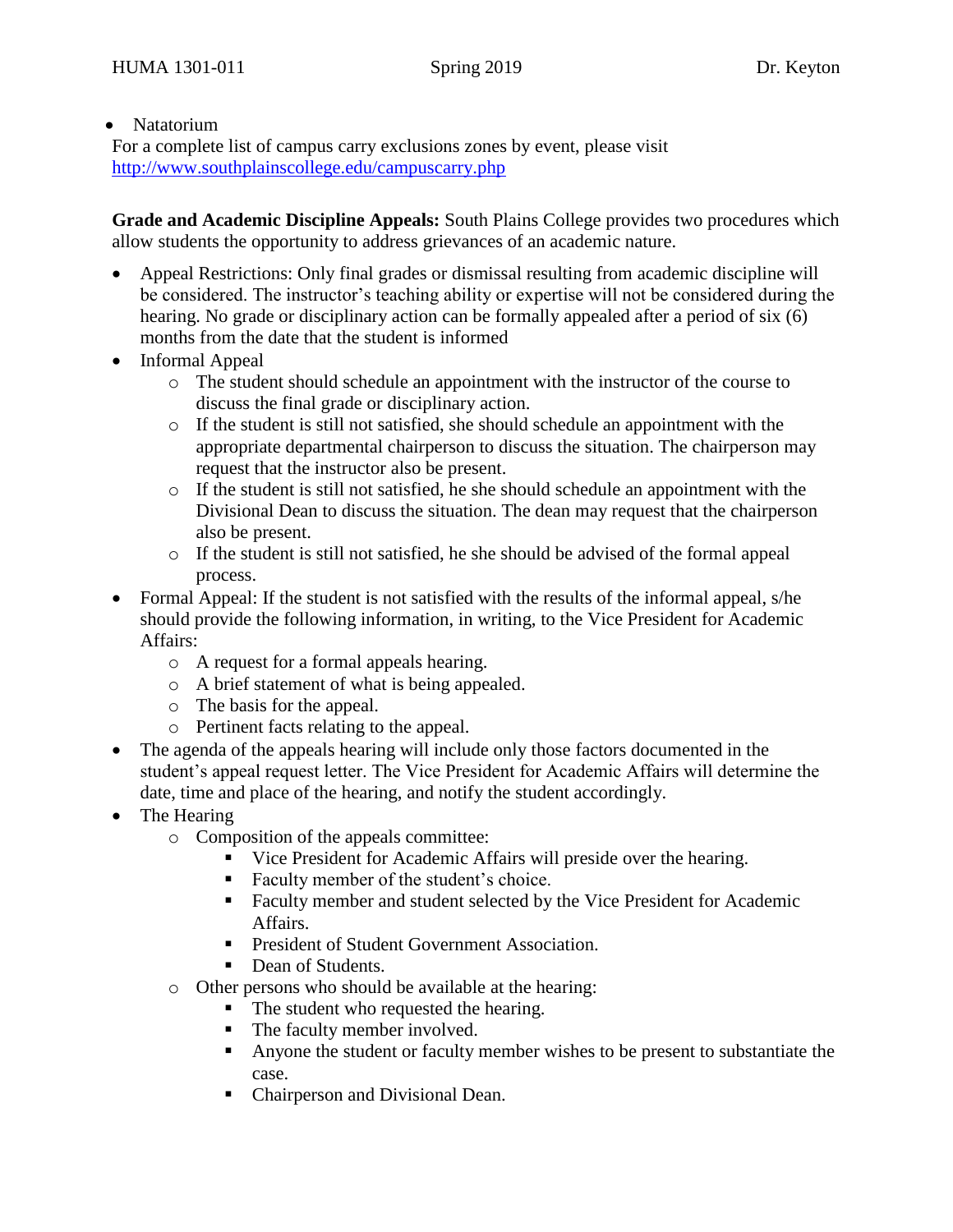- o Hearing procedure:
- o The committee will hear the student's appeal during which the parties to the controversy and such representatives as desired will present all facts relating to the case. By majority vote, the committee will decide to sustain, amend or reverse the previous decision.
- o The decision of the committee is final and completes the academic appeals procedure.

See *South Plains College Student Guide.*

**Equal Rights Policy:** All students are entitled to equal rights under the affirmative action and equal opportunity laws. Students are also protected against unjust or biased academic evaluation, but at the same time, they are responsible for maintaining standards of academic performance established for each course in which they are enrolled. See *South Plains College Student Guide*.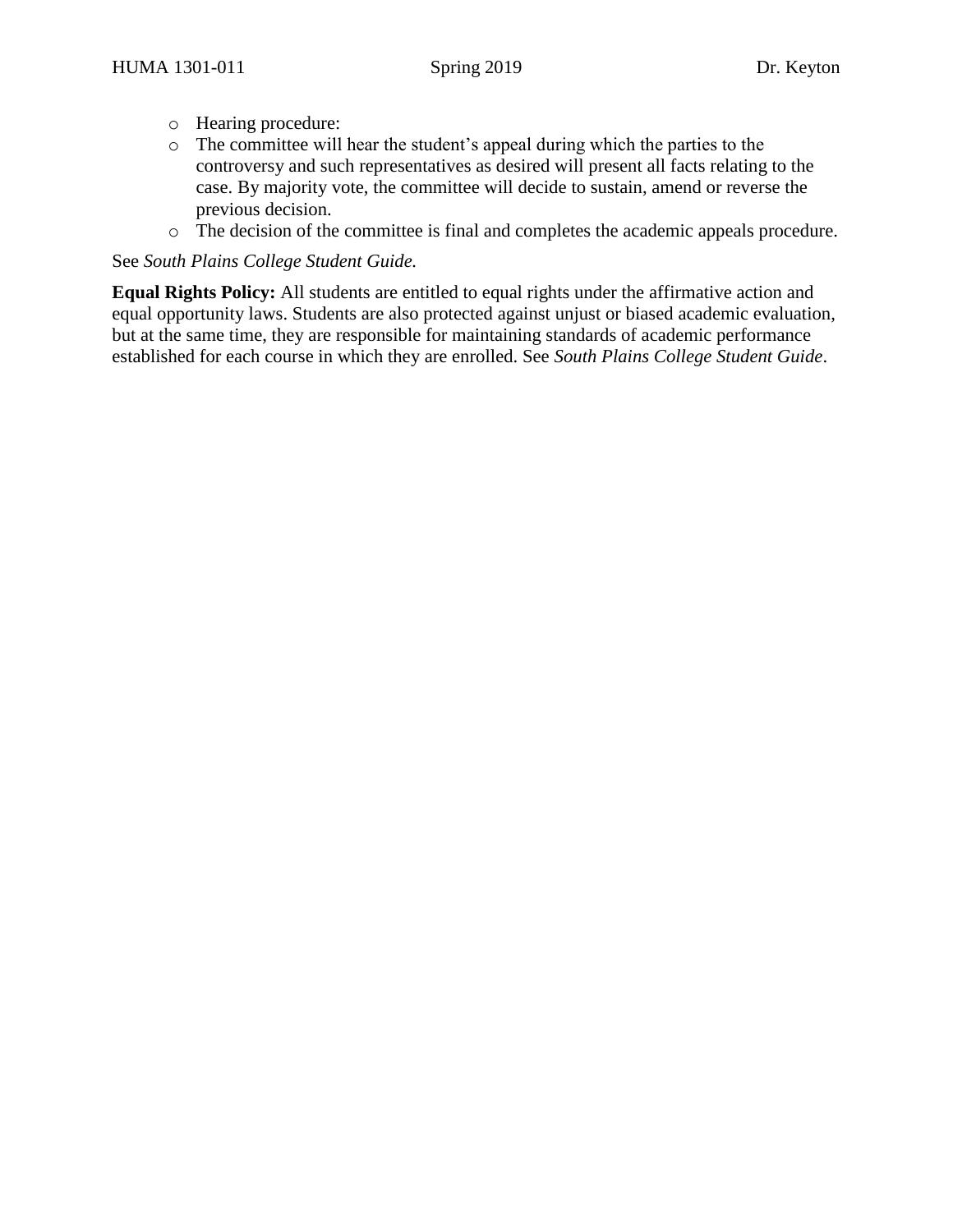#### Course Specific Information HUMA 1301, section 011

| Instructor:        | Kristina M. Keyton, Ph.D.                                                            |  |
|--------------------|--------------------------------------------------------------------------------------|--|
| Office Hours:      | Mondays and Wednesdays 8:45-9:15 AM and 2:30-3:45 PM, Fridays by<br>appointment only |  |
|                    | [Levelland office hours: Tuesdays 8:45-9:15 AM, 11 AM-12 PM, and                     |  |
|                    | 2:30-3:30 PM and Thursdays 8:45-9:15 AM, 11 AM-12 PM, and 2:30-                      |  |
|                    | 3:00 PM                                                                              |  |
|                    | Other days and times by appointment only                                             |  |
| Primary Office:    | Reese Campus, Building 4, room 405-C                                                 |  |
|                    | [Levelland office hours will be held in AD 144]                                      |  |
| Office Phone**:    | 806-716-4732                                                                         |  |
| $E\text{-Mail**}:$ | kkeyton@southplainscollege.edu                                                       |  |

\*\* Please note: I prefer to be contacted by email rather than telephone. I have voicemail in my Reese office, but there are many times during the week when I can get back to you more quickly if you email me rather than call me.

#### **POLICIES AND IMPORTANT INFORMATION**

**Student Responsibility**: It is your job, as a student, to know the rules of student conduct laid out in the Catalog and Student Guide, all other South Plains College policies which impact you laid out in the Catalog, and the policies laid out in this syllabus. It is also your job to check email, blackboard, and the calendar of due dates regularly to make sure that you are keeping up with your work. It is also your responsibility to ensure that all of your assignments are exclusively your own work (with credit given for information that comes from another source). Violations of Academic Integrity are serious offenses and within this course can result in penalties which range from receiving a zero (0) on that portion of the assignment to being dropped from the class with an F depending on the severity of the violation (one sentence vs. an entire assignment) and whether the student repeatedly violates these rules within this course.

**Classroom etiquette:** It is rude to be physically in class, but not engaged in the class and paying attention. It is a distraction to me and your classmates. I allow the use of computers for taking notes only, but reserve the right to restrict the use of computers or disallow the use of computers in the class if I observe inappropriate use of computers, including but not limited to: checking email, browsing the internet, checking Facebook, registering for classes, etc. Additional behaviors that are inappropriate include, but are not limited to: use of cell phones, reading the newspaper, reading material for other classes, talking while other people are speaking, sleeping in class, making offensive/bigoted remarks, and taking pictures of any portion of the class (remember your classmates have the same FERPA privacy rights as you do!). *It is not acceptable to take pictures of PowerPoint slides as a substitute for taking notes. You are not allowed to record class (voice or video) without my permission.* 

**Course Specific Attendance Policy**: A student with 5 or more absences (not counting absences that I excuse) may be dropped, especially if: the absences follow a habitual pattern or are consecutive, the student does not contact me regarding absences, and/or the student stops completing course work. A student who is discussing his/her circumstances with me and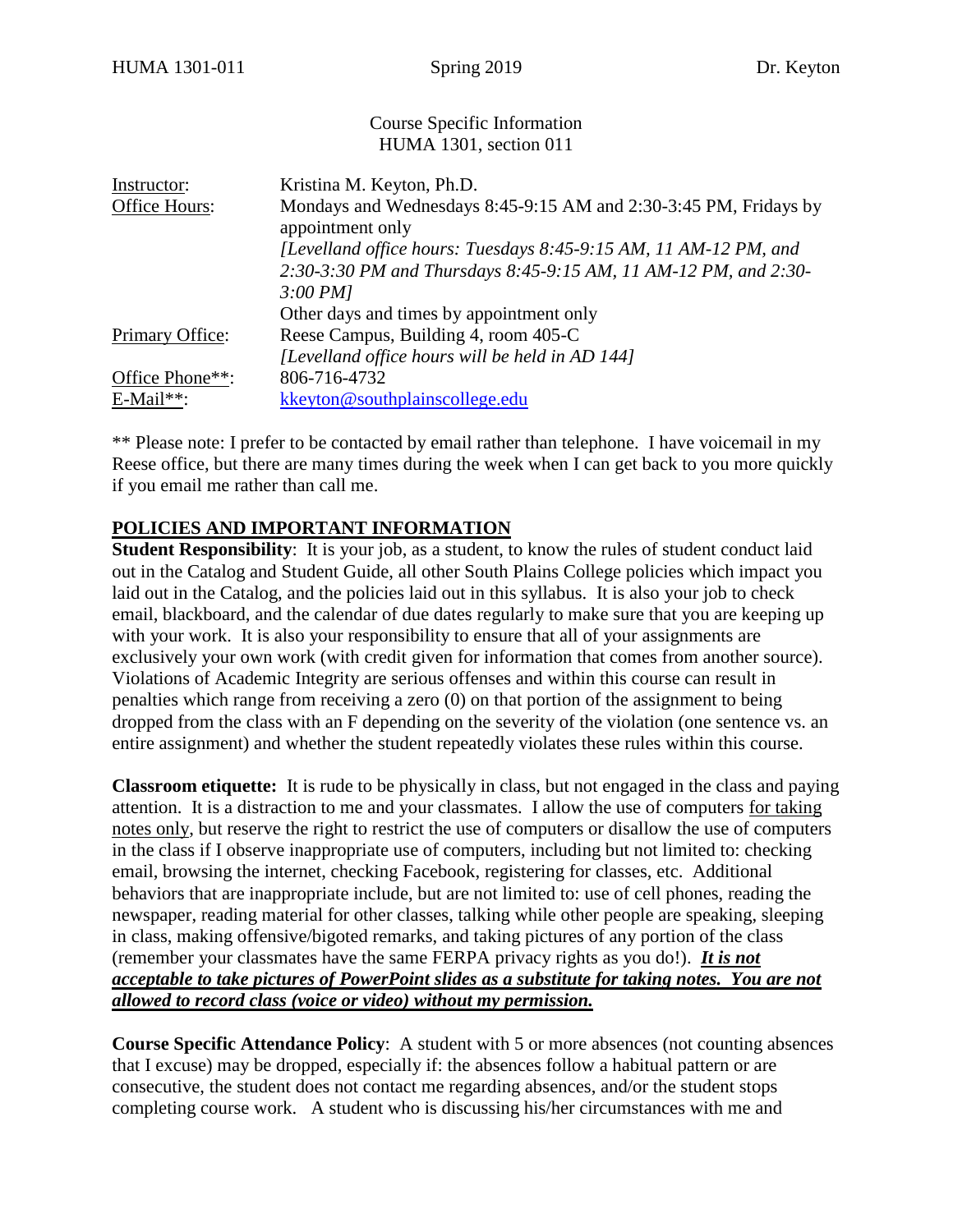making every effort to stay caught up will not be administratively dropped due to absences alone. When dropping due to absences, it is my policy to drop a student with an X, unless there are extenuating circumstances (e.g. cheating, etc.) that would lead me to drop a student with an F. In order for an absence to be excused, you must be able to provide independent documentation of an unavoidable situation outside of your control.

## **ASSIGNMENTS**

#### **1. Short Writing Assignments (50 points each; Total of 200 points)**

There will be four short writing assignments in this class. Each one will require that you reflect on and apply material from class focused on starter questions that I provide to you. These assignments will go beyond your ability to remember the concepts and focus on your ability to think critically about the material and relevant issues. Starter questions may be mentioned during lecture but detailed instructions will be posted to Blackboard at least 1 week ahead of the due date. The first three writing assignments will be due on exam days (short writing assignment one is due on the day of exam 1, etc.), but the fourth one will be due the first day of presentations. See tentative schedule below.

## **2. Pearson REVEL chapter quizzes (30 points each; Total of 300 points)**

*The required book for this class is an e-textbook. Access to this e-textbook involves the purchase of an access code.* Within each chapter of the e-textbook, there is a chapter quiz, worth 30 points. The best 10 chapter quizzes (out of 12 required chapters) will be worth up to 300 points toward your final grade. Please note: doing more than 10 chapter quizzes will not result in bonus points and only your best 10 scores will be applied to your grade in this class. The schedule of due dates is in the tentative schedule below.

## **3. Exams (100 points each; Total of 400 points)**

*There will be four in class exams this semester plus an optional online exam, but only the best four scores will count towards your grade in the course.* The fourth in class exam (given during our scheduled final exam time) will count the same as the other three in class exams but will be a mix of new material and material from in class exams one, two, and three. The optional online exam will cover the four chapters in the textbook which are not required and additional details about this exam will be announced in class and on Blackboard. All in class exams may include a mix of any of the following types of questions: multiple choice, True/False, matching, fill in the blank, short answer/essay. The listing of in class exam dates is in the tentative schedule below. For all in class exams: you will be required to place all belongings at the front of the room; you will not be permitted to have notes, cell phones, smart watches, or sunglasses at your desk; and hats with a brim must be turned so the brim is not visible to you or removed and placed at the front of the room. **If you arrive late to an exam and any of your classmates have already finished the exam and left the room, you will not be permitted to take the exam***.* If you miss an exam and can document an excusable reason, then you will be permitted to take a make-up exam. You must take that make-up exam within one week of the original exam (or within one week of when you are able to return to school according to your documentation). Make-up final exams must be taken during the window of time set aside for final exams (May 6 through May 9) unless your documentation would allow you to get an incomplete in the class.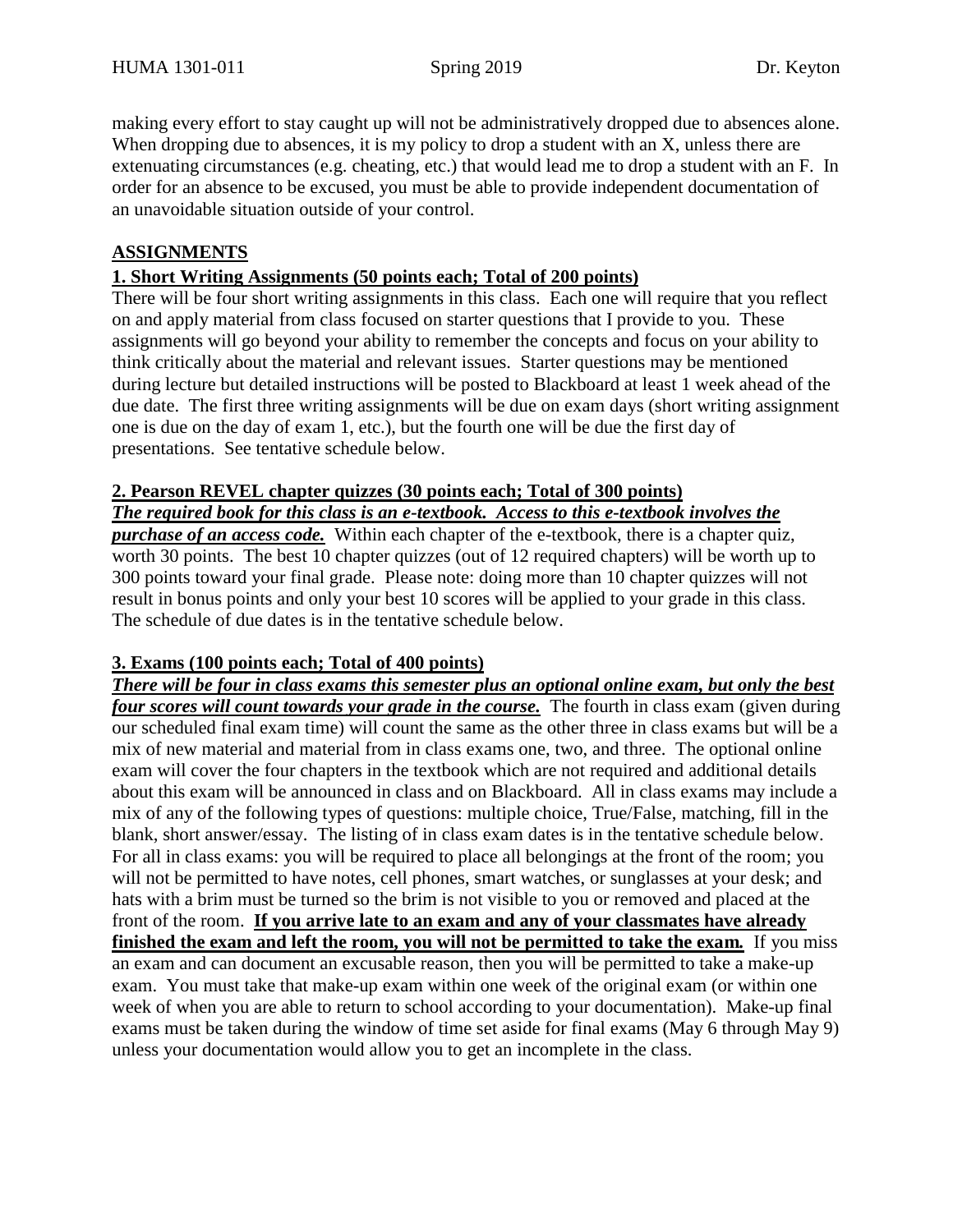#### **4. Presentation (100 points)**

Each student will give a presentation focusing on the topic they find most interesting. This presentation will be given during the last three classes (April 24, April 29, and May 1). Students will have the opportunity to sign up for their presentation day beginning after the first exam. The two goals of this presentation are for you to (a) go beyond the textbook and teach your classmates something they couldn't know by reading the textbook and (b) demonstrate to me that you understand the material contained in the textbook. Citing outside sources will be required. If you do not present on your assigned day, you will not receive any points, except in the case of students who have an excused absence and schedule a make-up presentation. Additional detailed instructions will be provided on Blackboard and discussed in class.

## **Extra Credit**

You may earn a maximum of 50 points of extra credit by doing approved extra credit activities, which can be found on the Blackboard page and may also be announced in class. Some extra credits will have a specific due date, while others will be accepted until Noon on Friday April 26. No extra credit will be accepted after Noon on Friday April 26.

#### **Final Grade Calculation**

 $<$ 60% F

| Presentation  | Your final grade will be determined as follows<br>Pearson REVEL chapter quizzes (Best 10 @ 30 pts. Each)<br>Short Writing Assignments $(4 \otimes 50 \text{ pts.}$ Each)<br>Exams (Best $4 \otimes 100$ pts. Each) | 300 points<br>200 points<br>400 points<br>100 points |
|---------------|--------------------------------------------------------------------------------------------------------------------------------------------------------------------------------------------------------------------|------------------------------------------------------|
| Total         |                                                                                                                                                                                                                    | 1000 points                                          |
|               | Your letter grade will be based on the following percentages:                                                                                                                                                      |                                                      |
| 90% and above | $\mathsf{A}$                                                                                                                                                                                                       |                                                      |
| 80%-89%       | B                                                                                                                                                                                                                  |                                                      |
| 70%-79%       | $\mathcal{C}_{\mathcal{C}}$                                                                                                                                                                                        |                                                      |
| 60%-69%       | D                                                                                                                                                                                                                  |                                                      |

Please note: if your final grade reflects a percentage that is not a whole number (e.g. 692 points is 69.2%), it is my policy to round up that percentage to the next whole number (e.g. 69.2% rounds to 70%).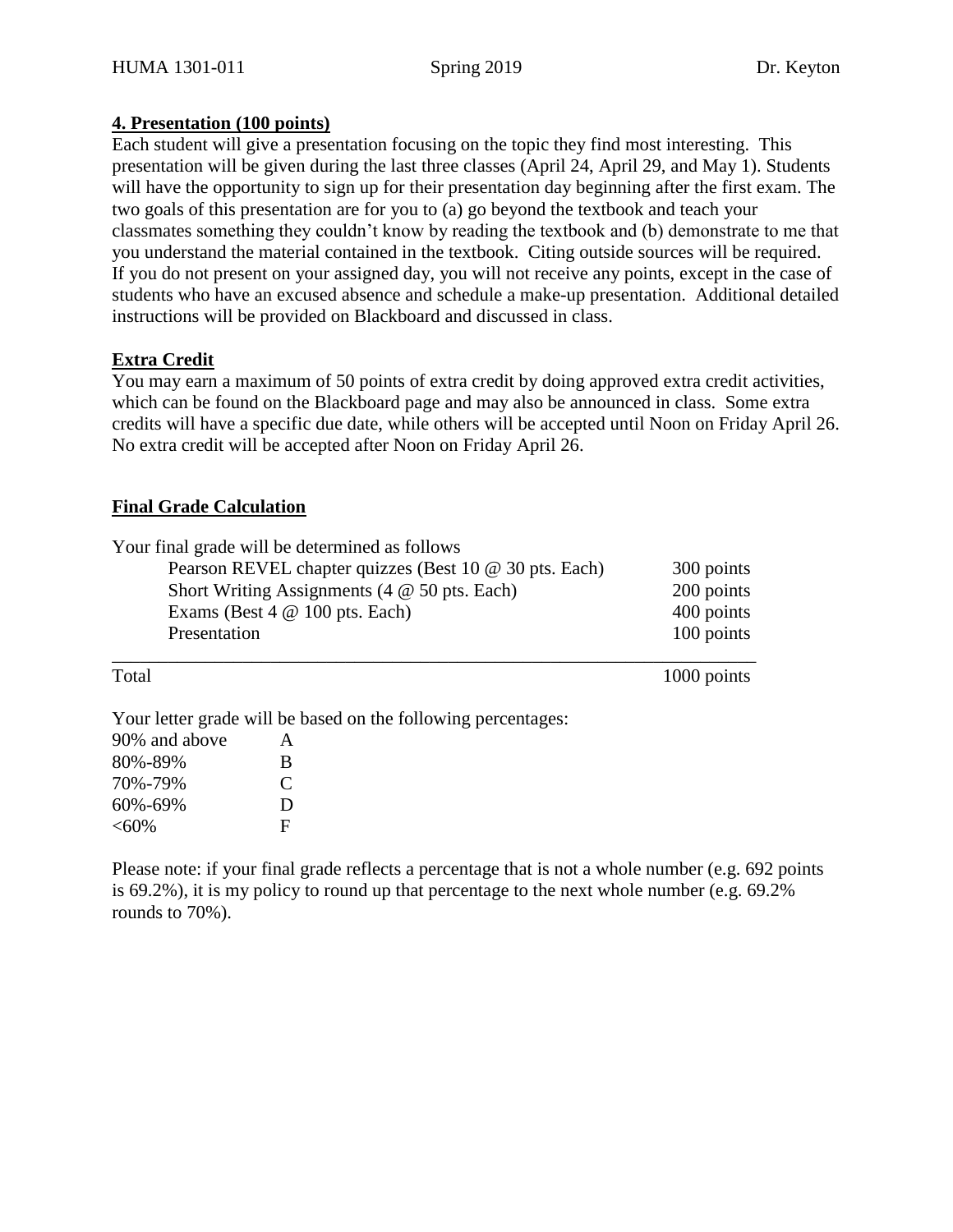# **Tentative Schedule**

Please note that you are responsible for any schedule changes announced via Blackboard, SPC email, or announced verbally in class.

Color Key Pearson REVEL **Short Writing Assignments** Exams Holidays

| Date                                    | Topic                                                            | Assignment due                                                                                                         |  |  |
|-----------------------------------------|------------------------------------------------------------------|------------------------------------------------------------------------------------------------------------------------|--|--|
| $1/14 - 1/16$                           | Intro to course                                                  |                                                                                                                        |  |  |
|                                         | An Introduction to the Humanities                                |                                                                                                                        |  |  |
| 1/21                                    |                                                                  | Martin Luther King, Jr. Day, No Classes                                                                                |  |  |
| $\frac{1}{23} - \frac{1}{28}$           | Ch. 1 The Humanities: A<br><b>Shining Beacon</b>                 | Chapter 1 quiz due 11 PM Sunday 1/20                                                                                   |  |  |
| $1/30 - 2/4$                            | Ch. 2 The Humanities and<br><b>Critical Thinking</b>             | Chapter 2 quiz due 11 PM Sunday 1/27                                                                                   |  |  |
| $2/6 - 2/11$                            | Ch. 3 Myth and the Origin of the<br>Humanities                   | Chapter 3 quiz due 11 PM Sunday 2/3                                                                                    |  |  |
| 2/13                                    | <b>EXAM1</b>                                                     | Short Writing Assignment 1 due 2/13<br>PRINT AND BRING TO EXAM                                                         |  |  |
|                                         | Foundational topics in the Humanities                            |                                                                                                                        |  |  |
| $2/18 - 2/20$                           | Ch. 4 Literature                                                 | Chapter 4 quiz due 11 PM Sunday 2/10                                                                                   |  |  |
| $2/25 - 2/27$                           | Ch. 5 Art                                                        | Chapter 5 quiz due 11 PM Sunday 2/17                                                                                   |  |  |
| $3/4 - 3/6$                             | Ch. 6 Music                                                      | Chapter 6 quiz due 11 PM Sunday 2/24<br>Spring Break 3/11-3/15                                                         |  |  |
| 3/18                                    | <b>EXAM2</b>                                                     | <b>Short Writing Assignment 2 due 3/18</b><br>PRINT AND BRING TO EXAM                                                  |  |  |
|                                         | Integration topics in the Humanities                             |                                                                                                                        |  |  |
| $3/20 - 3/25$                           | Ch. 7 Theater                                                    | Chapter 7 quiz due 11 PM Sunday 3/17                                                                                   |  |  |
| $3/27 - 4/1$                            | Ch. 8 The Musical Stage: Opera,<br><b>Musical Theater, Dance</b> | Chapter 8 quiz due 11 PM Sunday 3/24                                                                                   |  |  |
| $4/3 - 4/8$                             | Ch. 9 Film and Television                                        | Chapter 9 quiz due 11 PM Sunday 3/31                                                                                   |  |  |
| 4/10                                    | <b>EXAM3</b>                                                     | Short Writing Assignment 3 due 4/10<br>PRINT AND BRING TO EXAM                                                         |  |  |
|                                         | Interpretation in the Humanities                                 |                                                                                                                        |  |  |
| $4/115 - 4/17$                          | Ch. 10 Religion<br>Ch. 11 Morality<br>Ch. 13 Love                | Chapter 10 quiz due 11 PM Sunday 4/7<br>Chapter 11 quiz due 11 PM Sunday 4/14<br>Chapter 13 quiz due 11 PM Sunday 4/21 |  |  |
| $4/24, 4/29, \&$<br>5/1                 | <b>Student Presentations</b>                                     | Short Writing Assignment 4 due 4/24<br>PRINT AND BRING TO CLASS                                                        |  |  |
| Wednesday<br>May 8, 8:00<br>$-10:00 AM$ | <b>FINAL EXAM</b>                                                | Arrive at your regular classroom at the<br>Final Exam time. Do not be late to this<br>exam!!                           |  |  |